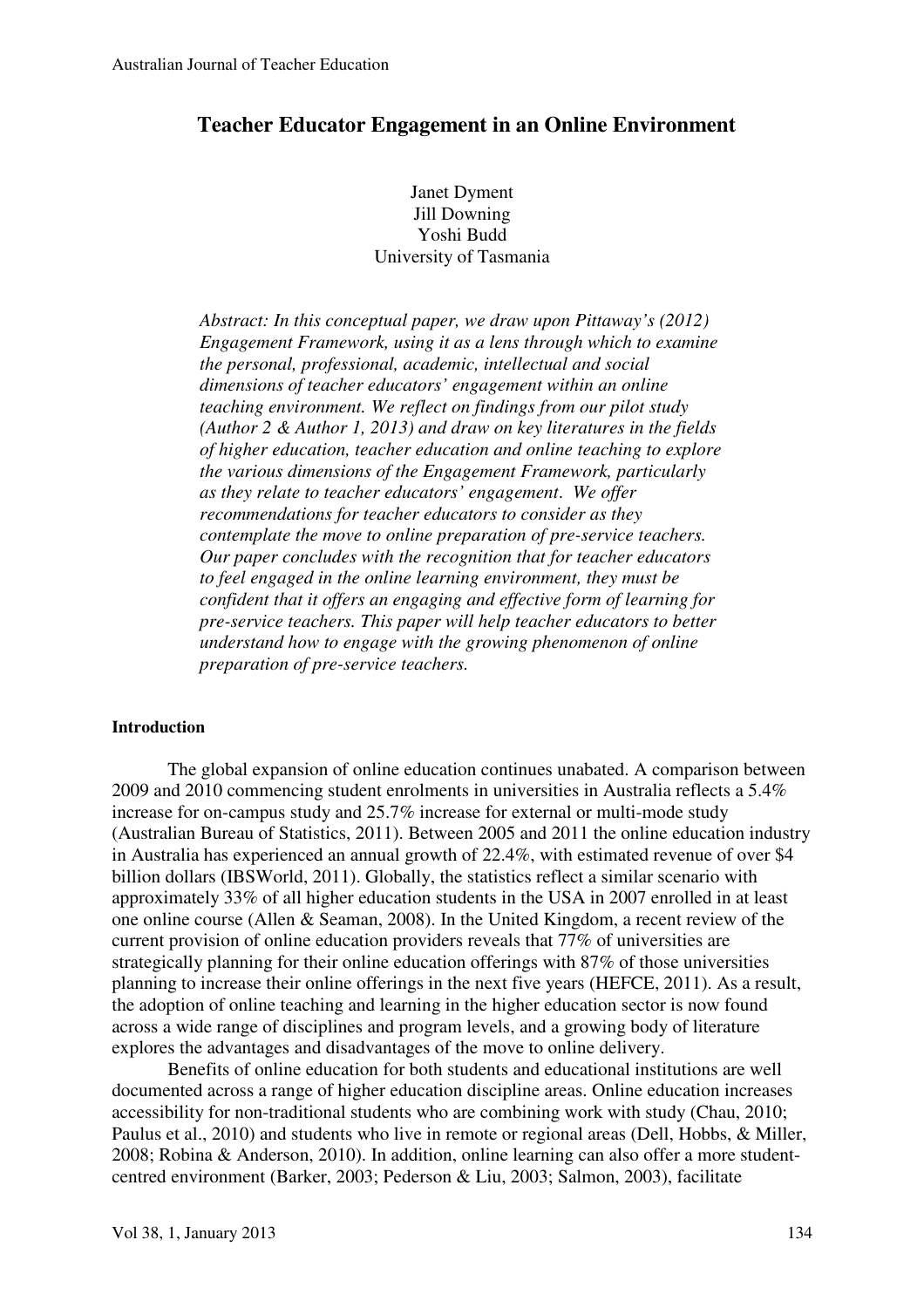increased student engagement (Anderson, 2008; Herrington & Herrington, 2006) and develop students' abilities in a technology driven workplace (Bonk, 2009; Chau, 2010).

 Research also points to the significant challenges that present in this new world of online education. Many studies reflect staff concerns about significantly increased workloads (Bolliger & Wasilik, 2009; Gannon Cook, Ley, Crawford, & Warner, 2009), and it is significant that many academics would not recommend this mode of teaching to others (Ward Ulmer, Watson, & Derby, 2007). Additionally, many academics report a strong sense of missing the face-to-face contact with students and perceive a struggle to maintain student engagement (McQuiggan, 2007). In addition to academics' reservations, it appears that a large proportion of potential employers do not consider online education as a credible process (Gayton, 2009; Huss, 2007), prompting questions about the perceived suitability of graduates prepared online.

 The online learning environment can be challenging for students as well, with studies revealing feelings of isolation and lack of support (technical, academic and/or social) in the teaching and learning environment (see, for example: Heirdsfield, Davis, Lennox, Walker, & Zhang, 2007; Murdock & Williams, 2010; Rovai & Downey, 2010). Negative experiences contribute to the lower retention rate in the online environment (Tyler-Smith, 2006) and raise doubts about the efficacy and suitability of this mode of education (Adams & DeFleur, 2005).

 Despite an emerging body of literature, many aspects of online teacher education remain unexplored. In particular, there is scant literature on the experiences and beliefs of education faculty staff on their own readiness and preparation for online teaching, as well as their beliefs in relation to the appropriateness of preparing pre-service teachers through online modes of education (Georgina & Olson, 2008; Tao & Yeh, 2008; Wray, Lowenthal, Bates, & Stevens, 2008). This paper builds on an exploratory research study conducted one year after a major roll-out of fully online pre-service teaching degrees in a faculty of education in a mid-sized university in Australia (Author 2 & Author 1, 2013). A notable finding from the exploratory study was the significant tension that the technical and pedagogical change created, given the teacher educators' beliefs about the nature of their discipline and their understandings of good practice. This finding suggests that concurrent with the need to provide teacher educators with ongoing support and professional development opportunities when transitioning to online teaching there is also a need for more focussed research on the nature and quality of teacher engagement in online environments, in order to respond appropriately to the challenges it creates.

Given the inevitability of ongoing technological developments, we suggest that teacher educators will benefit from appropriate frameworks to support their critical review of factors that influence their pedagogical assumptions and practices. It is important to ensure that new technologies alone do not exert undue influence over course or unit design (Colpaert, 2006). A focus on design alone, however, is also insufficient (Colpaert, 2006; Mandernach, 2006) and evidence is emerging to justify the need for a more systematic study on the social, affective and conative factors (Lovat, 2010; Pittaway, 2012) that influence teacher educators' perceptions of their readiness to prepare pre-service teachers in an online environment.

 In order to develop a more complex and multifaceted understanding of aspects of teacher engagement in online environments, this study draws on Pittaway's (2012) Engagement Framework which was introduced in an earlier volume of the *Australian Journal of Teacher Education* and which was used to explore aspects of student engagement. Recognising that every new analytical framework inevitably advances and constrains what can be known about the phenomenon under study, we acknowledge the problematic nature of understanding teaching staff's engagement in the online teaching environment. For example, teaching and learning are interconnected processes, and definitions of 'teacher presence'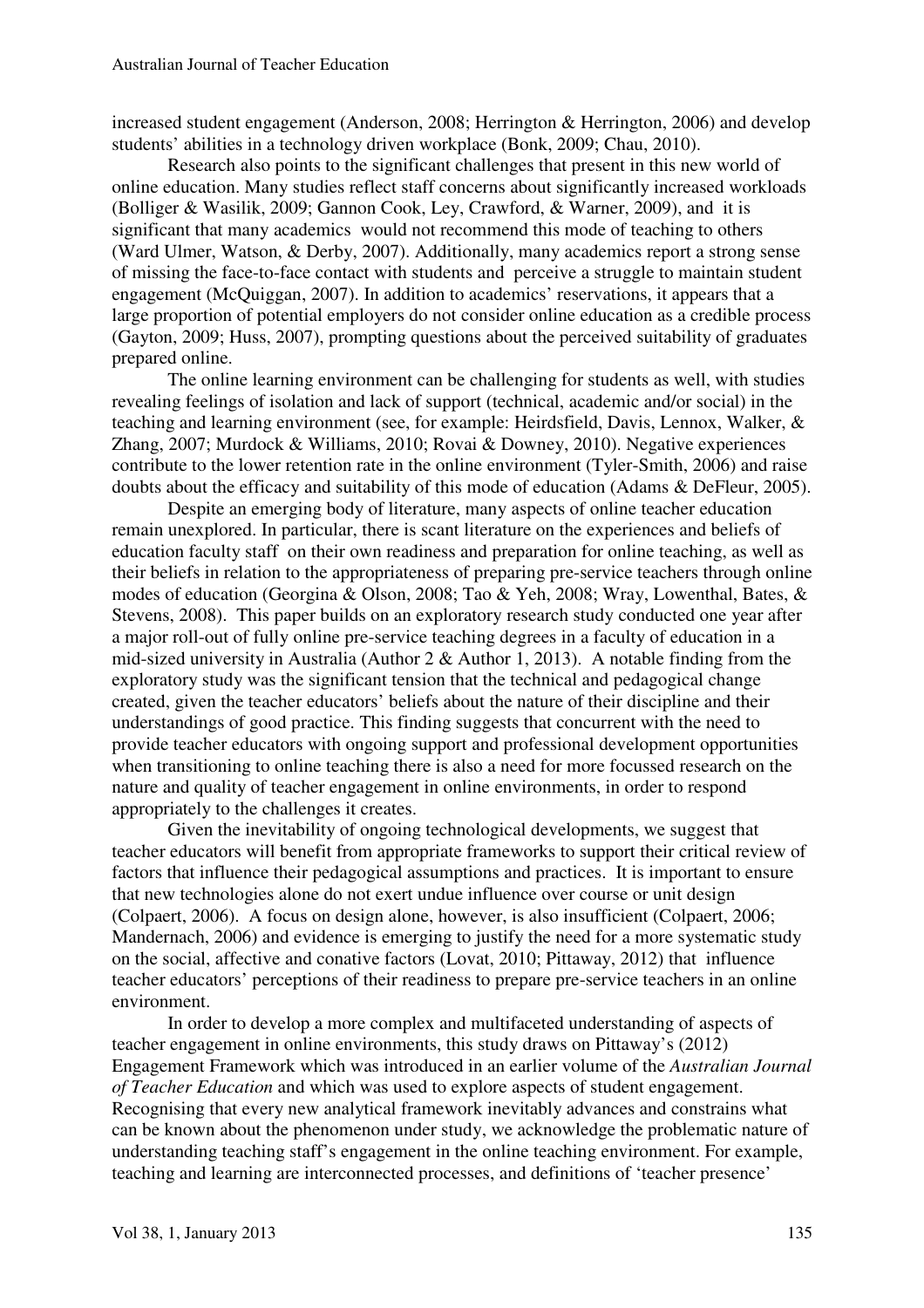(Kehrwald, 2008) and 'interaction' (Donnelly, 2009) in online environments are contested concepts. Furthermore, affective, cognitive and social factors combine in different ways in different individuals with the result that multifarious influences impact on both pre-service teachers' and teacher educators' understandings of good practice (Sutton & Wheatley, 2003). The result is a highly complex and dynamic context. Nevertheless, it is our belief that Pittaway's Engagement Framework provides a systematic approach to a preliminary examination of the dimensions of teacher educators' engagement in online environments.

# **Pittaway's Model of Engagement and Our Previous Research**

 Pittaway's (2012) Engagement Framework can be used to understand, support and enhance the engagement of both students and staff. She conceptualizes five elements of engagement: intellectual, social, academic, professional, and personal (Figure 1). Pittaway discusses each element in terms of the ways students engage in teacher education programs and how staff can encourage student engagement through teaching and learning practices.



**Figure 1. The Engagement Framework (Pittaway, 2012) (Reproduced with permission from the author).** 

Pittaway's (2012) paper focusses primarily on *student* engagement in the early application of her framework. In this paper, we wish to move the focus to *staff* engagement in an online teaching environment. To this end, we apply Pittaway's (2012) Framework to our earlier research project (Author 2 & Author 1, 2013), which explored teacher educators' perceptions about their readiness to prepare pre-service teachers in an online environment. In this study, we examined the perceptions of 27 teacher educators who were teaching in a fully online teacher education course at a mid-size Australian university. We acknowledge the potentially confusing assortment of definitions surrounding online education and for the purposes of our earlier paper and for this paper have adopted Bolliger and Wasilik's (2009)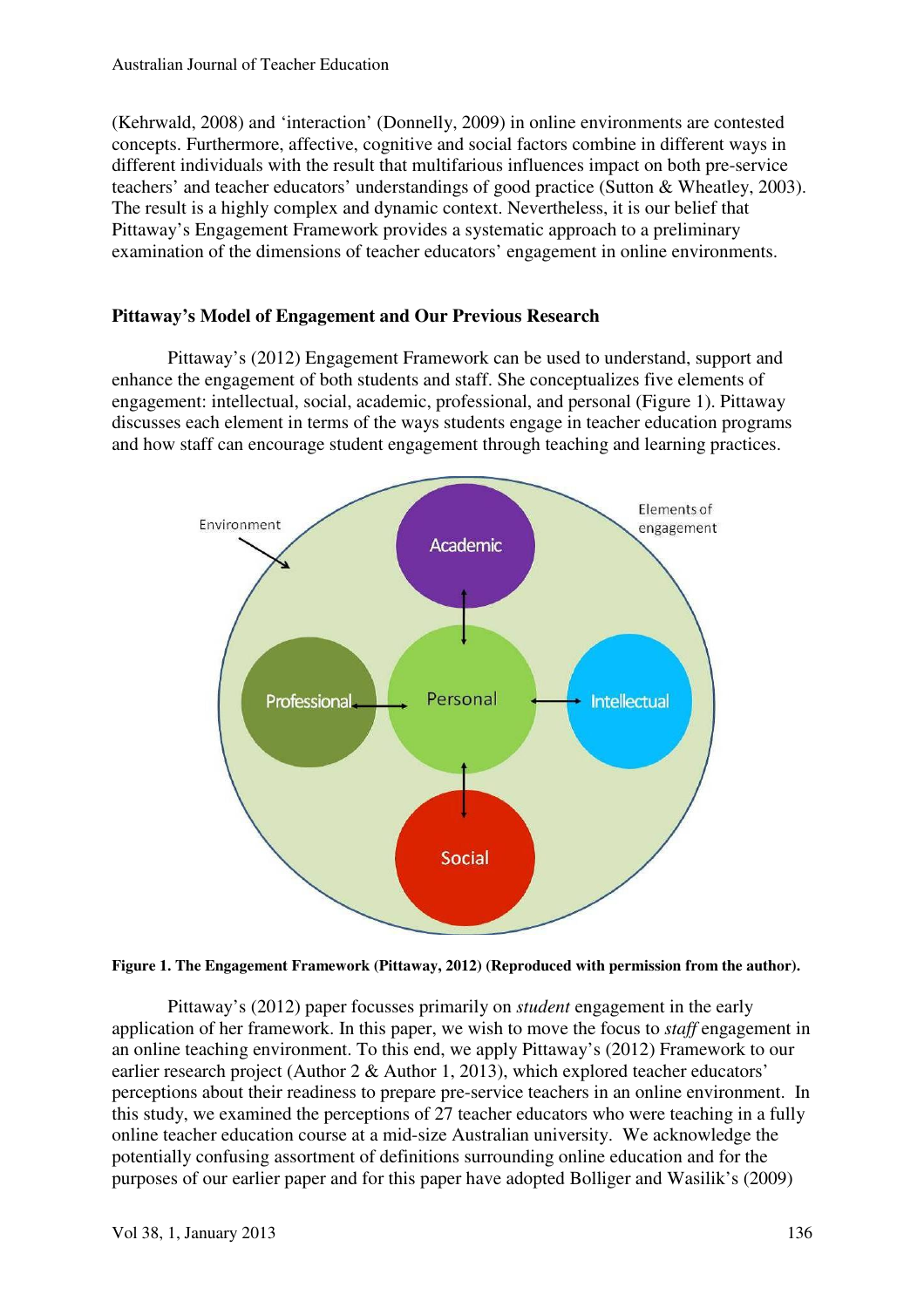definition of online education: "Online education is a process by which students and teachers communicate with one another and interact with course content via Internet-based learning technologies. A course is considered online if 80% or more of the content is delivered via the Internet" (p. 103).

In the main body of our paper, we draw on Pittaway's (2012) five element framework to identify issues around teacher educators' engagement in an online teaching environment. We begin each element with a quote/vignette from our previous research study (Author 2  $\&$ Author 1, 2013) that we believe captures the essence of each particular element. We then present and discuss the literature that identifies challenges and opportunities for creating staff engagement in regards to each element. Each section concludes with recommendations for facilitating and encouraging staff engagement in an online teaching environment within a Faculty of Education. These recommendations were generated from a critical reflection of the findings from our previous paper (Author 2  $\&$  Author 1, 2013) and our reading of the academic literature that explores staff engagement in an online teaching environment.

 Before turning to an examination of each element as it relates to staff engagement, we wish to acknowledge the interrelationship among the elements of Pittaway's Framework. For the purpose of this paper we have presented them as discreet elements – yet we acknowledge, as Pittaway (2012) did, the "distinctive, yet intersecting non-hierarchical elements" (p.38) that comprise the concept of engagement.

#### **Discussion Intellectual Engagement**

*I'm ok with teaching generalist pre-service teachers in my subject area online – in these circumstances, there are enough quality online resource to offer a good taster and 'where to go next' to engage them on a beginning professional journey. (Paul) You can't learn to be a teacher in an online environment. Teachers need to develop face to face skills; it is not just a matter of knowledge and completing assignments. They need to 'become' teachers in a more social and organic way and that means coming to class. (Anne)* 

 Intellectual engagement is proposed by Pittaway (2012) as one of the key elements in her Engagement Framework. In her description of this element, she refers to the students' ability to engage critically with the ideas, concepts, debates and ethical issues within the education discipline. The importance of being open minded, able to ask questions and defend positions is also an aspect of intellectual engagement (p. 43). Pittaway's framework clearly points to the importance of engaging students intellectually as they are preparing to enter the teaching profession.

But what does it mean for teacher educators, to be intellectually engaged? As we interpret Pittaway's model, we sense an opportunity to explore the overarching question as to whether teacher educators are convinced that the online classroom can be an effective forum for training pre-service teachers. Our own study (Author 2 & Author 1, 2013) revealed that there has to be a sense of 'belief' that pre-service teachers can be effectively prepared in an online environment if teacher educators are to be intellectually engaged in this mode of teaching. As our quotes above from the profiled teacher educators suggest, the issue is not without strong tensions and vastly differing points of view: some of our study respondents were fully supportive of the online development of pre-service teachers while others were firmly against it.

The literature also paints an unclear picture as to whether pre-service teachers can be effectively taught online, evidenced by the range of contrasting views on the suitability of the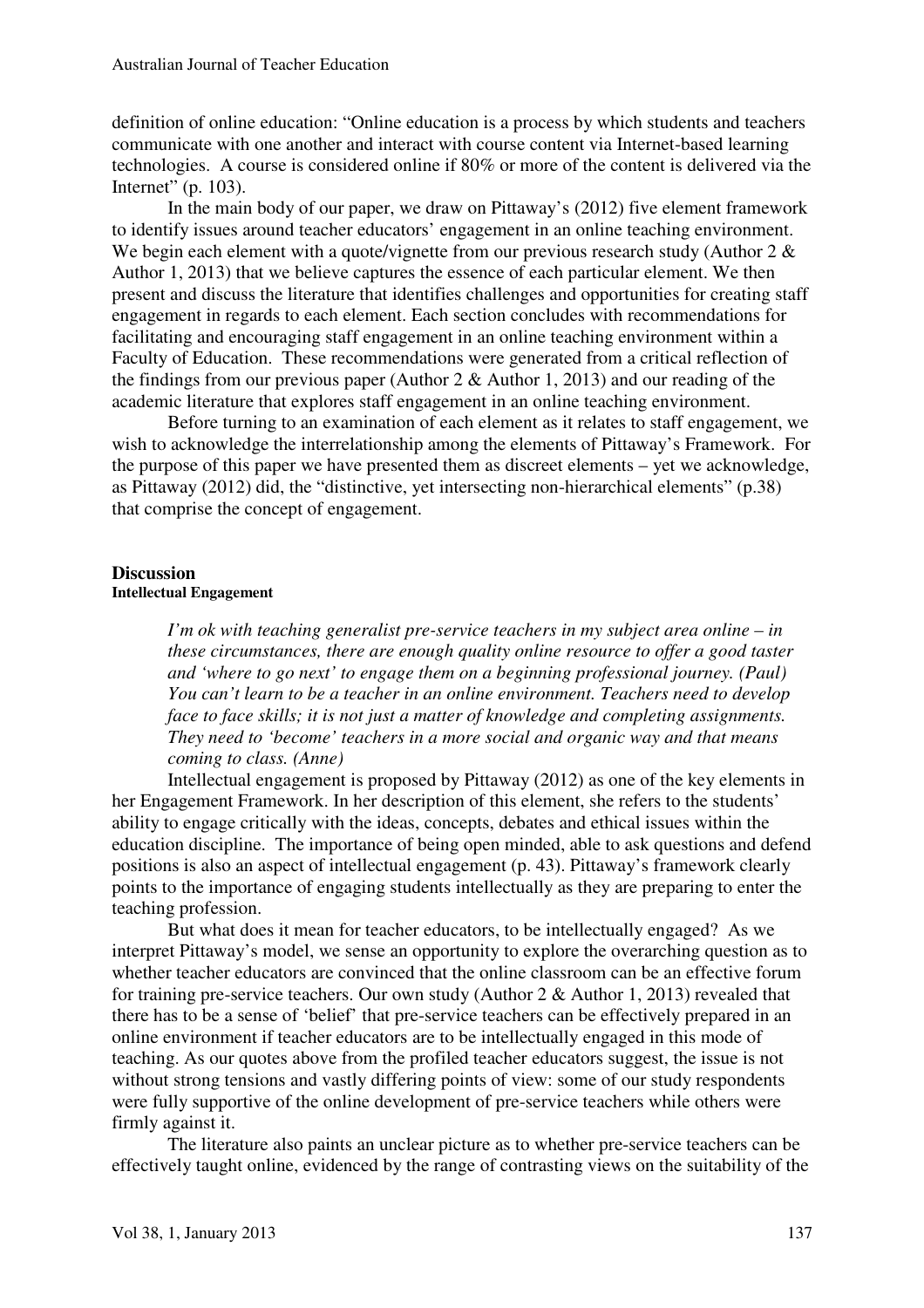online environment for preparing pre-service teachers for the demands of classroom practice (Chiero & Beare, 2010; Dell et al., 2008; Olson & Werhan, 2005). Two major concerns are identified: firstly the challenges that lie in modelling what is considered good (face to face) teaching strategies in an online environment, and secondly, being able to be explicit with students about pedagogical choices when teaching. Heirdsfield, Walker, Tambyah and Beutel's (2011) investigation of teacher perceptions of an online learning environment revealed that staff view face-to-face interactions and modelling provided in class as being "the most valuable learning experience for teacher education students" (p. 10). The importance of making pedagogy explicit in teacher education has been explored in the literature, with Loughran (2006) reiterating the importance of this so that "students of teaching might see into practice...in such a way as to gain a genuine appreciation of the skills, knowledge and abilities that shape practice" (p. 1). Unsurprisingly, there seems to be a common belief among teacher educators that pre-service teachers preparing for a face to face environment must have appropriate teaching behaviours modelled in a face to face environment. What may easily (and often spontaneously) be demonstrated in a face-to-face environment is harder to do in an online environment, and the challenge for teacher educators is to identify if and how this can be done. Critically, the task is not to replicate what is done in on-campus; instead it is necessary to find ways to achieve the same outcomes in different ways. This involves an investigation into alternative pedagogical strategies and supporting technologies which promote the desired student learning outcomes. There are certainly indicators that it is possible, with several studies suggesting a positive correlation between the length of time teaching online and confidence that online education is effective and appropriate (Fish & Gill, 2009; Robina & Anderson, 2010; Ward Ulmer et al., 2007).

We suggest that there is a positive relationship between the intellectual engagement of teacher educators and their belief that preparing pre-service teachers online is an effective mode of study. In practical terms, this means that if teacher educators consciously undertake intellectual engagement with the concept of online education, embracing the challenges and affordances of this mode, then it is more likely that they will feel able to provide an effective online learning environment for students. We suggest this is an often over-looked aspect as faculties move into the online provision of courses. Quite simply, the focus falls to mastering technology rather than engaging intellectually with the tensions that such technology (and its affordances) creates. Yet such engagement may be a critical pre-cursor to acceptance by academics, and perhaps particularly so in teacher education where practitioners hold deep seated beliefs of the pedagogical benefits they perceive in face-to-face interactions with students.

Drawing on our own study (Author 2 & Author 1, 2013) and Pittaway's (2012) Framework of Engagement, we offer a range of recommendations on strategies to increase the intellectual engagement of teacher educators working online. Firstly, in order to engage intellectually, academics need the time and resources to be conversant with the significant body of literature that has examined the affordances and limitations of online teaching and learning. The initial focus on comparative studies has passed (Bonk, 2009) as results have consistently indicated no significant difference to student outcomes (Reeves, 2005). More recent literature has focussed on the factors that are most likely to encourage student participation and effective learning (and, therefore, retention). The breadth of studies is significant, with some researchers focussing on the various forms of teachers' presence (Anderson, Rourke, Garrison, & Archer, 2001; Garrison & Cleveland-Innes, 2005; Northcote, 2010), while others have focussed more on the affordances of technology to increase student activity and improve learning potential (Herrington, Reeves, & Oliver, 2010). Encouraging collegial discussions, inviting successful online teachers to share examples of best practice, providing adequate support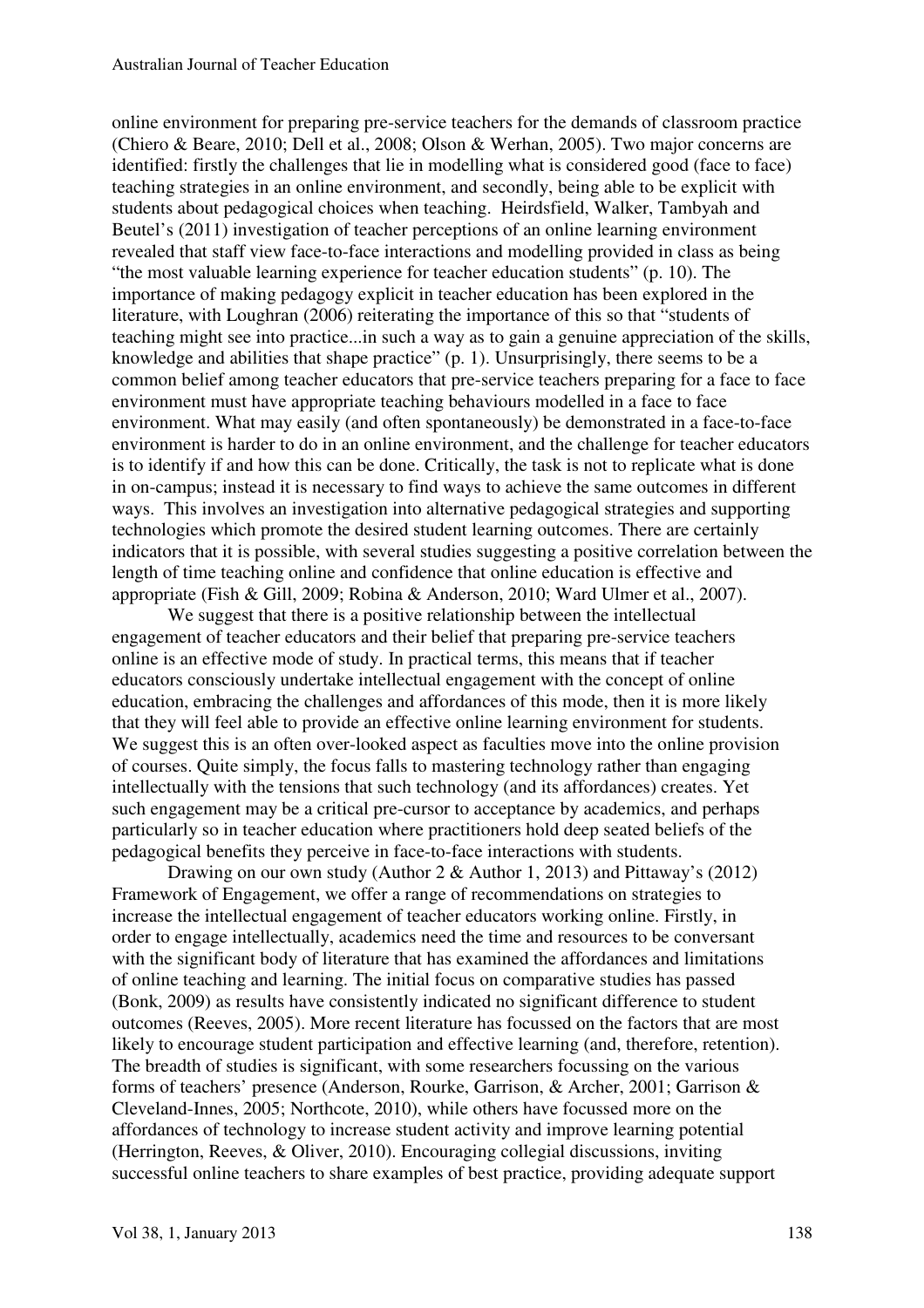to increase uptake of multi-media technologies, for example, will all facilitate and encourage intellectual engagement with the online environment.

#### **Social Engagement**

# *I feel there is a void between me and the students in the online classroom. (Jane) Every name and student number in the online classroom is a person with feelings, life pressures and aspirations. (Bill)*

Pittaway (2012) notes the importance of social engagement in her Framework. As this relates to pre-service teachers in both the face-to-face and online environment, she highlights the value of students getting to know members of their classes, making friends with students in their classes and engaging in social activities inside and outside the classroom with their peers, tutors and lecturers. These social opportunities allow students to be exposed to a diversity of views, which in turn allows a deepening and extension of their own beliefs and perspectives. She also refers to the literature pointing to the positive relationship between the strength of social networks and success at university (Masters & Donnison, 2010, cited in Pittaway, 2012).

Based on our reading of the literature and in reflecting on our research study, we believe strongly that social engagement (with students, other teacher educators, and academic staff more broadly) is an important component of a successful transition into the online environment. Social engagement is readily fulfilled in a face to face teaching environment where students are physically present, where questions can be asked and where body language can be read (Mills, Yanes, & Casebeer, 2009; Rovai & Downey, 2010; Saltmarsh & Sutherland-Smith, 2010). These opportunities for social interactions between staff and students extend beyond tutorials and lectures, to the generally social nature of campus life. Such opportunities are sorely undermined when teaching online, with our own study and the literature identifying significantly increased feeling of isolation from colleagues when teaching in this mode (Author 2 & Author 1, 2013; Rovai & Downey, 2010). Practitioners report increased hours spent in isolation, working on their computer in their office, in order to respond to the demands of both teaching and marking online. As the percentages of online students increase, and teaching duties follow suit, faculty leaders need to be pro-active in creating compensatory events to ensure that staff still meet socially on campus. Regular morning teas, lunchtime walks or other community gatherings help to ensure that staff members still have opportunities to engage socially with their colleagues, and feel connected to campus life.

For social engagement levels to rise in the online environment, between students and between students and the teacher, the first priority is to recognise the value of such engagement. This cannot always be assumed; many academics may feel that their role does not extend to this element (McLoughlin & Lee, 2010). Yet the research clearly indicates that both students and staff report greater satisfaction in the online environment when a strong social presence exists (Lehman & Conceicao, 2010). The second aspect to recognise is that building social engagement may involve a level of orchestration that is not normally required on campus, and as such teaching staff may need guidance in the kind of strategies that will result in the same feeling of 'belongingness' that comes more naturally for on-campus students. Few would argue that on- campus students and staff appreciate opportunities for meaningful social interactions and relationships (Gysbers, Johnston, Hancock, & Denyer, 2011). In the online environment, increased social engagement for both teachers and students can be facilitated through the use of synchronous applications, using tools such as webconferences, chat rooms and other social media options (McLoughlin, 2011; Salmon, 2003).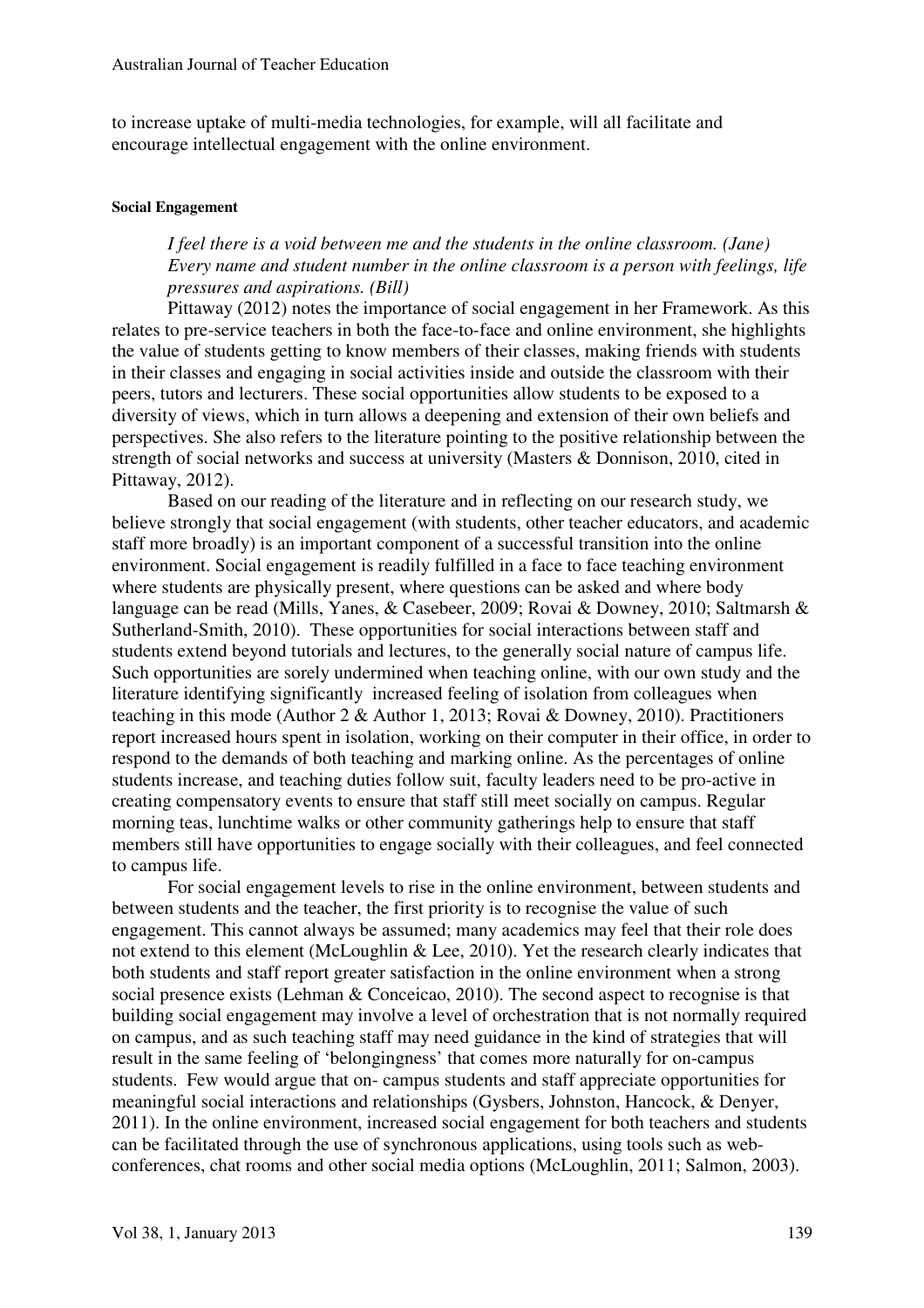The immediacy of the interaction and the affordability of such applications to facilitate a higher quality of dialogue (Duncan, Kenworthy, & McNamara, 2012) strengthens social bonds between students and teachers, and contributes to a greater sense of 'belonging' in the online community (Im & Lee, 2003-2004). Social media applications provide a (cyber) space where teaching staff and students can get to know each other better, discuss relevant issues in a relaxed way and share ideas and items such as photos, videos and other multi-media files.

We suggest that increased social engagement will improve staff satisfaction with teaching online and recommend that the pedagogical approach includes opportunities for teacher educators and pre-service teachers to interact informally, such as personal introductions in the discussion boards, opportunities to share photos, common interests or contexts, and other similar strategies to help create bonds in the online environment. Faculty should consider investment and professional development in a range of synchronous communication tools for teaching staff and students, recognising the value they have in building social capital and a sense of community.

#### **Academic**

*Online teaching requires a rethinking of how teaching is done. Sticking the face to face into an online forum without considering the methodology is flawed. However, this is often the solution for many. (Nahid)* 

*Be a good (and I mean GOOD) teacher before you approach the online environment. Get good at teaching in a higher education setting in generally and then learn how to apply this goodness to an online environment. (Christine)* 

*Personal and individual support by the IT staff were critical – they do a great job in 'just in time learning' and a very understanding of my timeframes. My confidence increased exponentially. (Frank)* 

The importance of student academic engagement has been noted in the Engagement Framework (Pittaway, 2012). In this component of her framework, Pittaway highlights the various "skills and attributes" (p. 43) that students must bring to and develop during their teacher education studies. Skills such as note-taking, reading, listening, problem solving, computer literacy and information management, for example, are essential for successful in a university setting. The importance of students taking "active control" of their learning "by planning, monitoring and evaluating their own learning" is also an aspect of academic engagement (Scevak & Cantwell, 2007, cited in Pittaway, 2012, p. 43).

While Pittaway notes the importance of staff providing opportunities for students (in both face to face and online modes) to develop academic skills and attributes, her framework can also be used by teacher educators to identify ways to increase their own academic engagement. Academics need to take active control of their own learning and teaching by planning, monitoring and evaluating their academic practices and professional development. With the rapid and unswerving growth in online education most, if not all, academics in higher education institutions will be either designing, developing or delivering their teaching online in the near future. The prospect of a shift towards online teaching can be exciting, daunting or even terrifying for academics. The initial online approach that consisted of 'books on screens' has long passed and today's students demand (and deserve) an engaging, effective and high quality learning environment for their studies (Heirdsfield et al., 2011; Salmon, 2003). For academic staff, however, there are justified concerns about significantly increased workload due to the additional time required to master the technology, create course materials and facilitate student interactions. These factors can severely undermine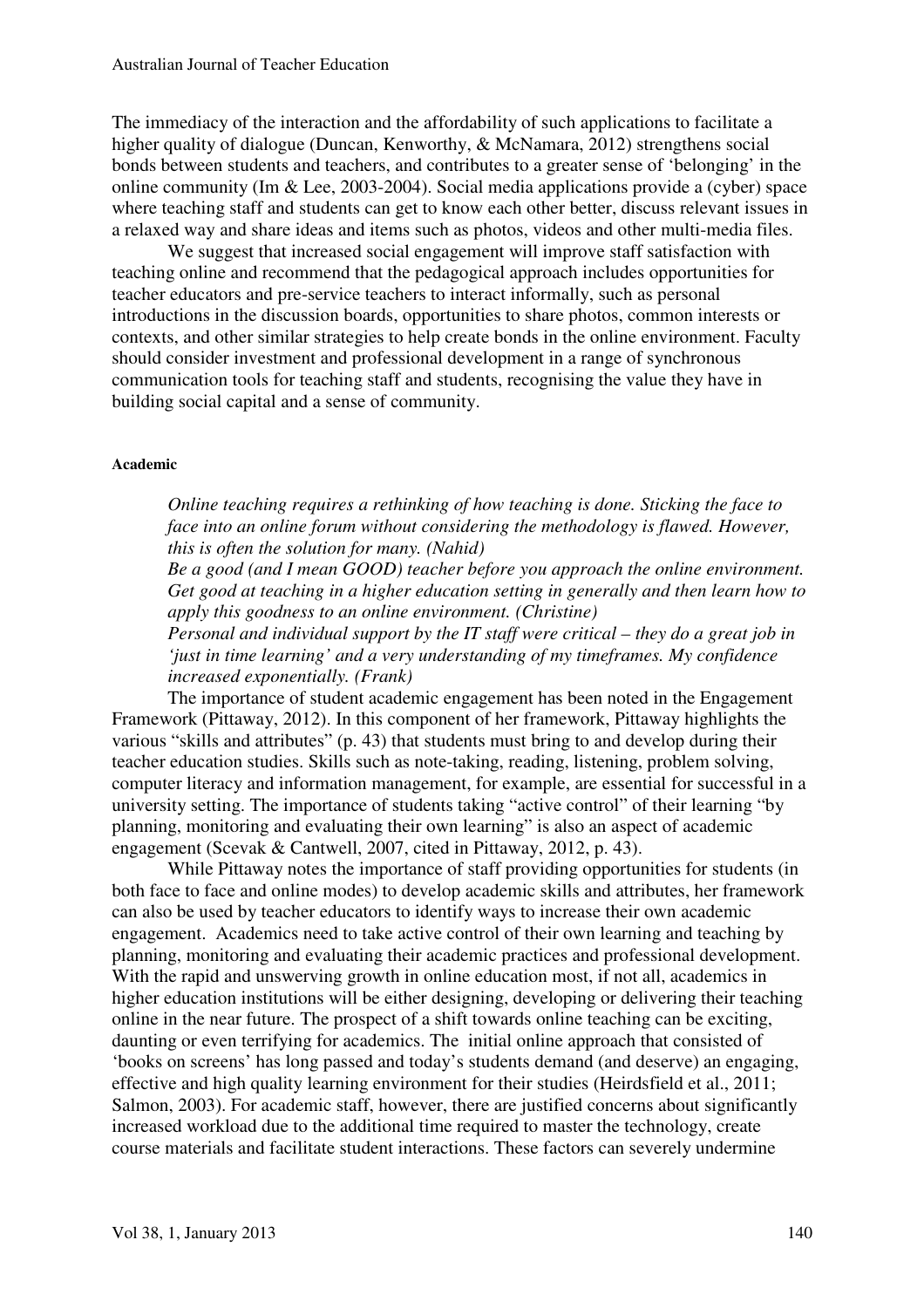teachers' academic engagement (Bolliger & Wasilik, 2009; McQuiggan, 2007; Paulus et al., 2010).

For teaching staff to engage academically with the online learning and teaching environment there needs to be a strong support system to facilitate that engagement. Our own study and the published literature suggest that academics are willing to try to embrace this new form of teaching provided they are supported in developing the habits such as monitoring and evaluating their professional development in the area of online teaching (Bolliger & Wasilik, 2009; Author 2 & Author 1, 2013; Ward Ulmer et al., 2007) . Teaching online can offer an opportunity to take a fresh look at pedagogical approaches, and as suggested by McQuiggan (2007, p. 5) "in rethinking their familiar ways of teaching...shift from a teacher-centred instruction to student-centred instruction".

 A multi-pronged approach appears to be the most effective strategy to support the academic engagement of teaching staff. Typically, this might include campus-wide workshops, online sandpits, where staff can safely experiment with the software, training modules, and other opportunities to participate in professional development. Within such approaches, a critical component appears to be recognition of the subjectivity of pedagogy and the importance of acknowledging individual teacher identity (Saltmarsh & Sutherland-Smith, 2010). This reinforces the value of one-on-one support for teaching staff as a mechanism to engage them academically with the transition to online teaching. As highlighted by Watson (2007, p. 510), individual attention allows teaching staff to put their own 'spin' on things in order to "be the teaching self in which one feels natural". Research has pointed specifically to the concerns academics may have about teaching online and having their teaching approaches more 'visible' and, therefore, open to scrutiny from peers or senior faculty members (Marek, 2009; McQuiggan, 2007). As Saltmarsh and Sunderland-Smith (2010, p.19) note in their discussion of the subjectivity of teaching: "The kind of teaching subject that one is – which in this case involves the way one structures and organises learning as a stimulating activity – is compared and contrasted with the way that (academic) others are". Given the uniqueness of each teacher's beliefs about teaching and learning, and subsequent pedagogical approach to the group of learners, whether face to face or online, the value of an individualised approach to professional development is quite clear.

 In order to increase academic engagement for teacher educators working in an online environment, therefore, it is recommended that multiple options for professional development are offered, including access to academic resources such as relevant journals that profile best practice. Critically, the provision of individual 'at-elbow' support will help academics to feel that they can retain and communicate their own teacher identity in an online teaching space. The task is not to develop all staff to be equal in how they teach online; rather it is to facilitate the academic's engagement in how they can teach in a way that feels authentic to their values and beliefs about pre-service teacher development.

### **Professional**

*Online teaching certainly challenges the vision I hold of myself as an educator who supports the development of pre-service teachers. I have to redefine myself, my role and be willing to assume new responsibilities. (Daniel) I think we need to keep the profession abreast of these changes – this means letting our supervising teachers know about how pre-service teachers can be prepared.* 

*(Claire)* 

Professional engagement is one of the key dimensions of Pittaway's (2012) Engagement Framework. Seen from the perspective of the pre-service teacher, this element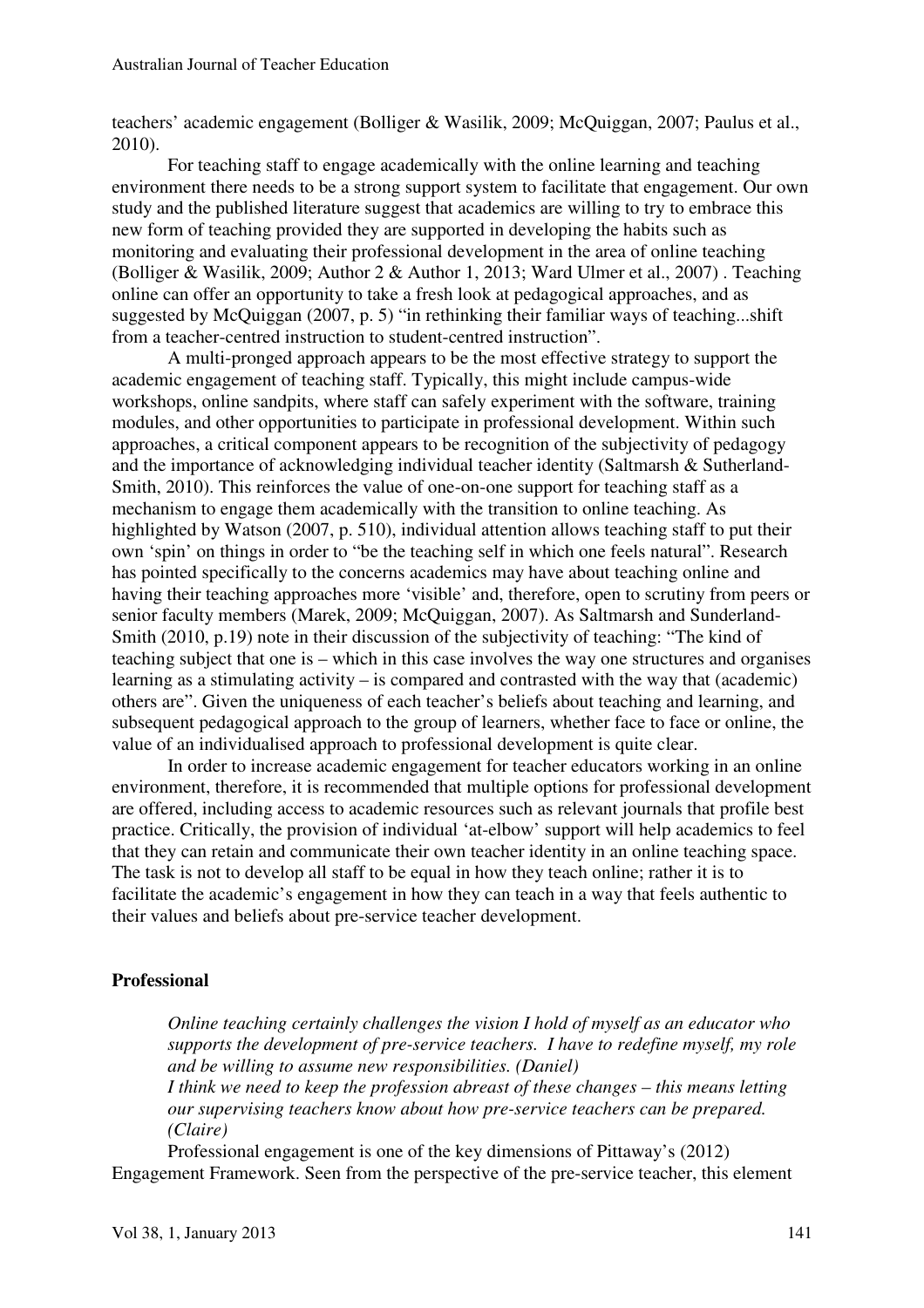most obviously relates to the opportunities that present through the Professional Experience/Practicum where connections are made with teachers, principals, parents and other members of the school and broader professional educational community. Pittaway also points to the importance of ongoing professional engagement, which includes joining professional associations, attending conferences and workshops and becoming a contributing member of the teaching profession. This is indeed worthy advice for all pre-service teachers.

Equally, we believe, is the importance for teacher educators to be professionally engaged. Irrespective of teaching forum (i.e., face to face or online), the kinds of engagement Pittaway suggests for students are also expected of teacher educators. It is a professional duty to contribute to the broader educational community by attending conferences, offering seminars, and being an active member of professional organizations.

In the context of this paper, we are interested in the issue of professional engagement of teacher educators who are teaching in an online environment. In particular, we look to the concept of professional identity and the ways in which teacher educators can develop and strengthen their own engagement with the profession of teaching. Kozminsky (2011, p. 13) suggests that a teacher's professional identity presents an answer to the question "who am I, or what am I as a professional?" She suggests that various factors contribute to the construction of professional identify, including the context of teaching, the experiences as a teacher, and the personal biography. Critically, Kozminsky suggests that there are four tensions that teachers face when confronted with changes in educational policy and practice: (1) Knowing versus continuing to learn, (2) educating versus teaching a content area, (3) taking part in a democratic-participatory discourse versus hierarchical-managerial discourse and (4) a culture of control versus a culture of empowerment (p.12). Although Kozminsky is not referring specifically to online education in her paper, few would argue that such tensions exist in the context of faculties moving into the online mode of delivery. Rather than only seeing the negative aspect of such tension, Kozminsky invites educators to embrace the concept of 'inquiry dialogue' that "scrutinizes the complexity inherent in teaching and facilitates the creation of 'profession identity in motion' – an identify that is aware of its complexities and continues to grow" (p. 13). As other research has shown (Day, Ellieo  $\&$ Kington, 2005; Robinson & McMillan, 2006), policy makers and implementers need to ensure that any proposed educational changes take into account the potential effect on professional identity and allow democratic dialogue with and between those affected. This is not to say that debate should focus on whether or not online learning is appropriate, as we believe that the statistics tell the story: online education is here to stay (Bonk, 2009). The discussions that should be encouraged are those that serve to develop and share examples of best practices and engage and motivate others to follow suit.

We believe therefore, that there are a range of strategies that faculty can consider in order to encourage the professional engagement of academic staff teaching online. Most importantly, perhaps, is the encouragement of a professional dialogue of inquiry into the ramifications of teaching online. Such dialogue may involve stakeholders such as partner schools, departments and other universities, with the aim to keep abreast of the emergent models for pre-service teacher education. Similarly, teacher educators need accessible options to keep abreast of technological developments that can enhance the student experience and the effectiveness of the online environment. Ideally, such professional development should encompass the use of the technology itself, such as participation in web-conferences, online forums and groups, and other synchronous and asynchronous methods of professional dialogue.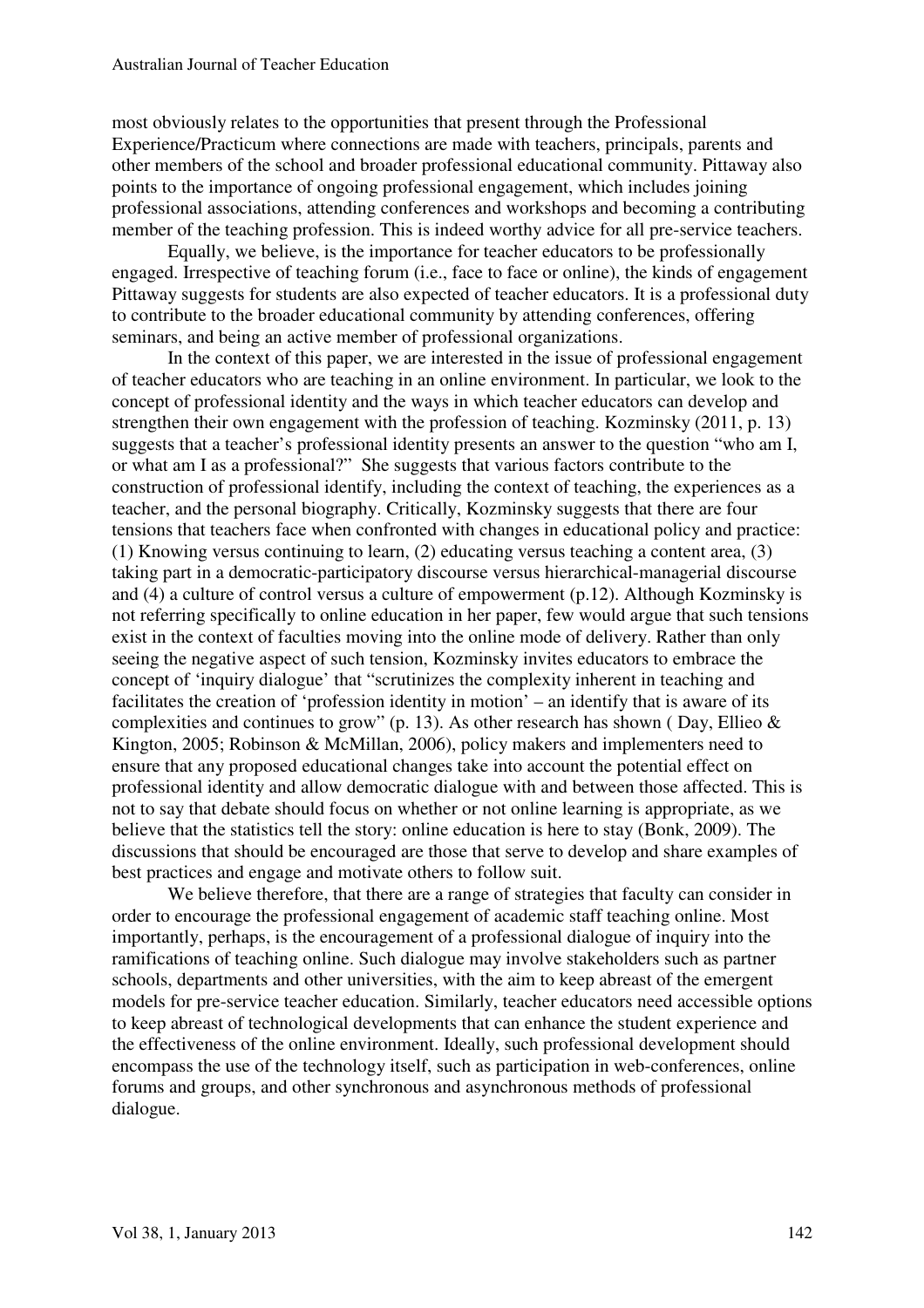#### **Personal**

*Be ready to give it double the effort of face to face. Be ready to sign on first thing in the morning and the last thing at night. Be accessible, be there – always, all the time. (Wendy)* 

*One has to teach with more passion and commitment than face to face. (Tim) It still doesn't give me the same satisfaction as teaching face to face. (Claire)*

Pittaway (2012) devotes the largest amount of her paper to an exploration of personal engagement element of her Engagement Framework. She draws on a rich body of literature to explore the theoretical underpinnings of this element, arguing that students have intentions, expectations, and assumptions about their pre-service teacher course and they also have responsibilities associated with their decisions.

Similar to the other elements of the framework, Pittaway highlights the ways and means that teacher educators can provide opportunities for students to be personally engaged. She urges course designers, developers and the teaching staff to bring these issues to the forefront of the teaching experience through effective curriculum design, active questioning, explicit teaching and appropriate assessment task creation. There is an abundance of research that points to a positive correlation between high levels of personal engagement of students, satisfaction levels and success in higher education (Anderson, 2008).

But what does it mean for a teacher educator to be personally engaged in an online environment? It could be argued that teacher educators also have intentions, expectations and assumptions about their university jobs – and that these have been brought into question by the move to online delivery. Is online teaching what teacher-educators 'signed up for' when they chose a career in teacher preparation? It seems reasonable to assume that for similarly to students, those with high levels of personal engagement will be more satisfied and experience more success in their role as an academic. Yet our reading of the literature suggests a downward spiral for the levels of personal engagement within academia, with reports of reduced levels of organisational commitment (Mark & Smith, 2012), higher levels of burnout (Fredman & Doughney, 2011), and increased intention to leave the profession (Bexley, James & Arkoudis, 2011). Multiple reasons are offered, ranging from managerial styles, increased student to teacher ratios, and growing demands for research outputs and successful grant applications.

As universities increase their online offerings, more academics face the prospect of teaching in this new mode. With the large majority of academics believing that the traditional lecture is still the most effective means to producing student learning outcomes (Binn & Munro, 2008), it requires a high degree of personal commitment and motivation to pursue this new form of teaching (Mills et al., 2009). Adding to the doubts about the efficacy of online learning, our own study and the published literature points to the significant time required to both master and maintain an effective online learning environment (Salmon, 2003). Yet the potential benefits for both students and teachers are undisputed, with a string of comparative studies reflecting quality outcomes for students (Rovai & Downey, 2010) and a growing number of academics who have experienced both satisfaction and success in the online environment (Bolliger & Wasilik, 2009; Fish & Gill, 2009; Ward Ulmer et al., 2007). It is the success stories that can increase the personal engagement of teaching peers, along with a supportive working environment that recognises and responds to the demands of the online learning environment. In particular, teaching online offers opportunities for a deeper level of dialogue with and between students (Salmon, 2003), close connection with individual students through personalised communication such as emails, phone calls and Skypes (Krause, 2005) and the satisfaction that comes with affording an opportunity to participate in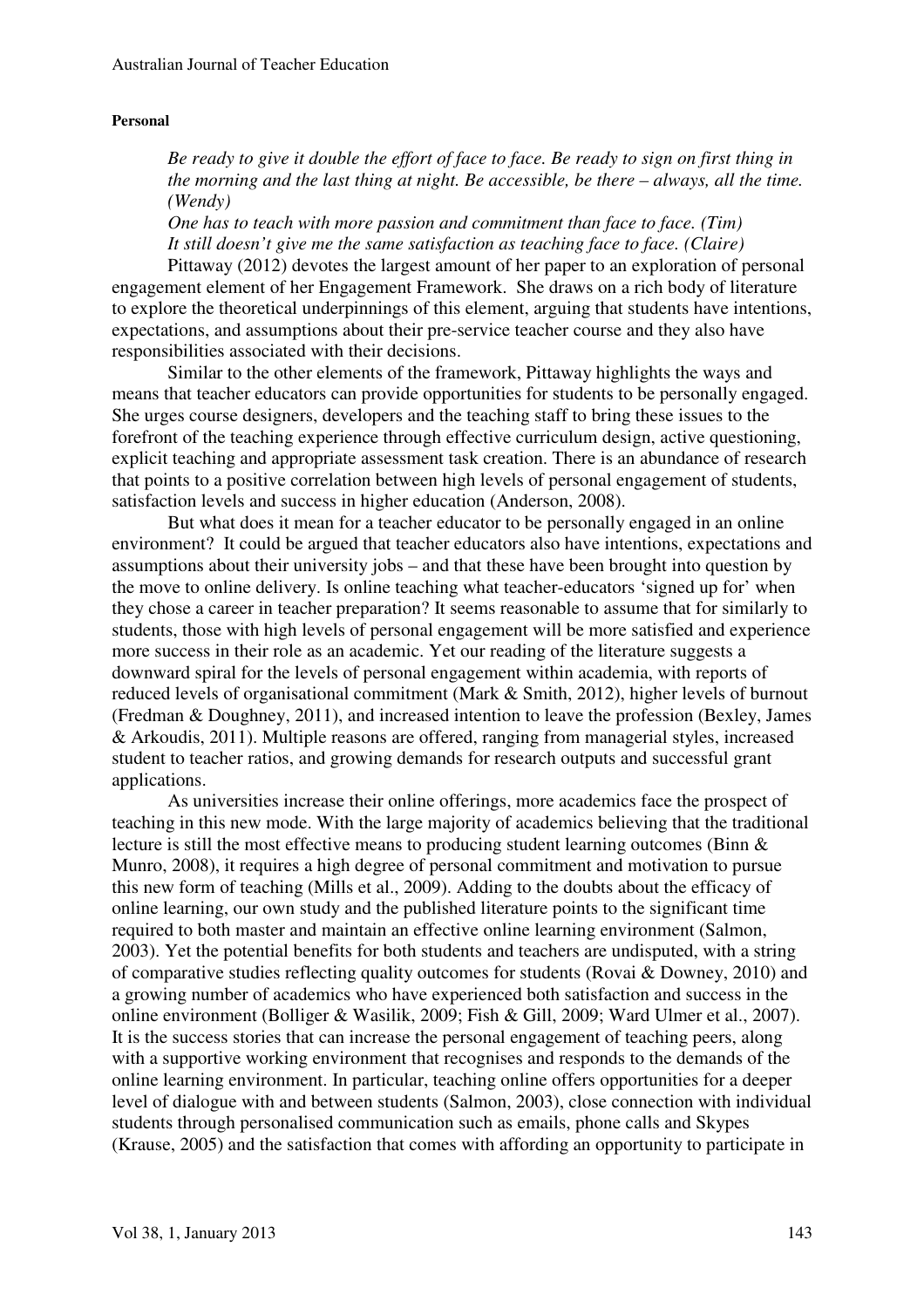an educational experience that might otherwise be impossible, due to isolation or other life and work commitments (Bonk, 2009).

To increase levels of personal engagement for teacher educators working in an online environment, the first step is to acknowledge the fears and concern of faculty, and encourage those feelings to be made explicit in a safe environment. Secondly, academics need be made aware that the rewards of teaching online may well look and feel different to the face to face environment. The pedagogical approach will be different, and the experience for both the student and the teacher will contrast the on-campus experience, but benefits can be significant and meaningful nonetheless. And finally, in order to encourage the personal engagement of academics in the online environment, support and encouragement to contribute the scholarship of teaching and learning and in particular, to the effective preparation of the teachers of the future classroom, is paramount.

### **Conclusion**

The evidence is unequivocal that economic pressures and new models of education are bringing unprecedented competition to the traditional models of higher education. This competition has seen universities as a whole and academics within faculties integrate new and compelling technologies for teaching and learning. Whilst the current technologies include online delivery through Learning Management Systems, new technologies lie in the foreseeable horizon: mobile applications, cloud computing and game based learning will increasingly become integrated within the tertiary sector.

In light of this competitive and ever changing context, this paper is timely in its exploration of the issue of engagement for academics. Pittaway's framework has been a useful lens for exploring the five dimensions of engagement as they relate to teacher educators working in an online environment. Whilst the majority of literature to date has explored the intersection of engagement and the online learning environment for students, this paper has made a significant contribution in its attempt to explore the factors relevant to teacher educators.

The recommendations offered in this paper should be of interest to academic staff and administrators in faculties of education and beyond, as a basis for further conversations about the nature and implications of different dimensions of teachers' engagement in online learning environments. Whilst some of the recommendations are reasonably straightforward and pragmatic in their enactment (e.g., digital media literacy professional development opportunities), others are more philosophical in their nature and will require a commitment from teacher educators to deliberate and ponder their roles and responsibilities as academics in an ever changing educational landscape. These recommendations are summarized in the table below.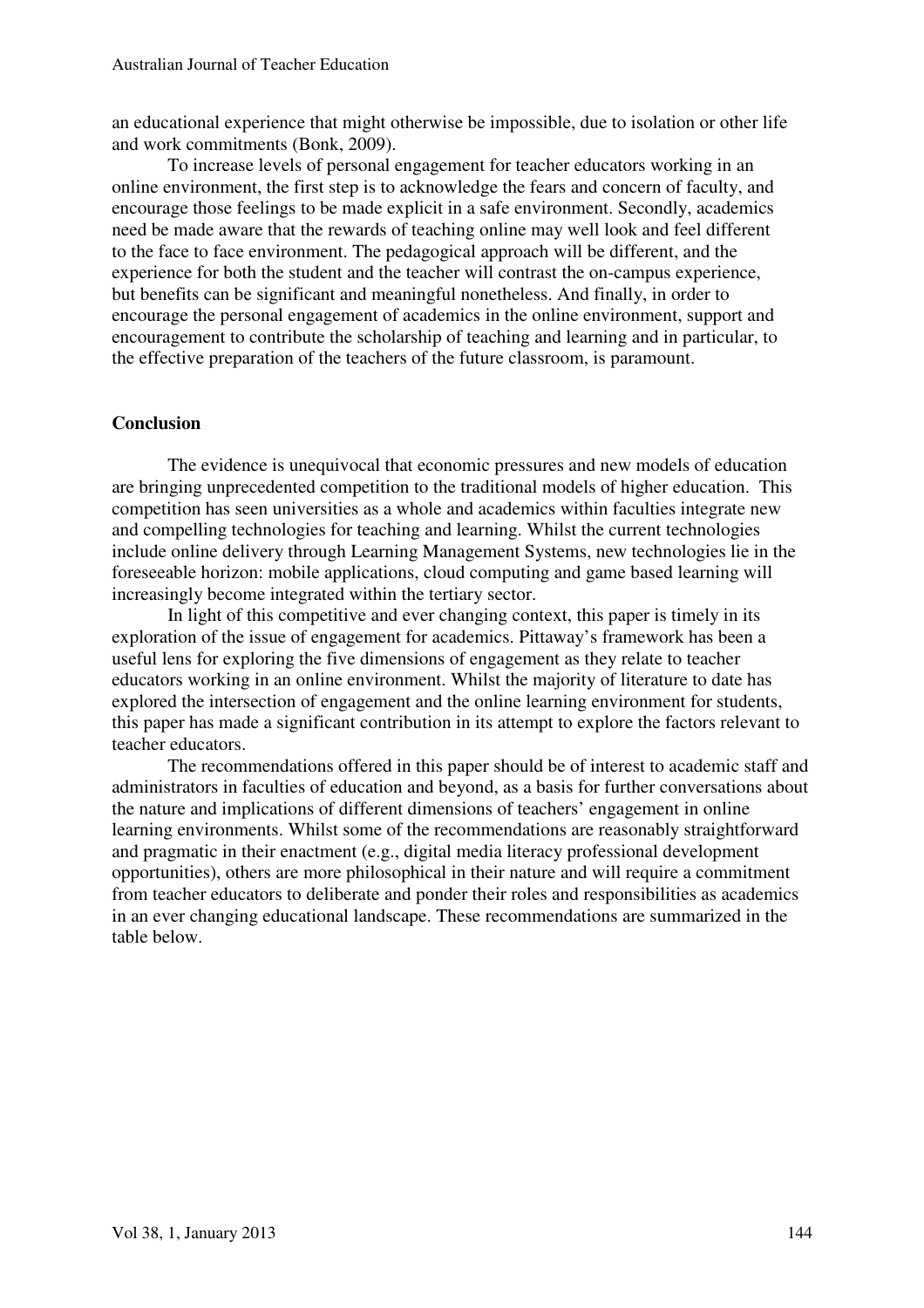| <b>Element</b> | <b>Strategies to support increased engagement</b>                                                                                                                                                                                                                                                                                        |
|----------------|------------------------------------------------------------------------------------------------------------------------------------------------------------------------------------------------------------------------------------------------------------------------------------------------------------------------------------------|
| Intellectual   | Share examples of best online practice and encourage<br>collegial discussion and debate on ways to prepare pre-<br>service teachers online.                                                                                                                                                                                              |
|                | creative multi-media technologies to<br>Use<br>allow<br>opportunities for the modelling face-to-face teaching<br>strategies.                                                                                                                                                                                                             |
|                | Engage in collegial discussions with students; encourage<br>their feedback and identify ways to improve the online<br>learning environment.                                                                                                                                                                                              |
|                | Be explicit with pre-service teachers about the challenges<br>and opportunities that present through online teacher<br>preparation.                                                                                                                                                                                                      |
| Social         | Create opportunities for teacher educators and pre-service<br>$\bullet$<br>teachers to share background details (e.g., informal<br>introductions in the online environment, photos and other<br>personal information).<br>Encourage the inclusion of synchronous communication<br>$\bullet$                                              |
|                | tools in the online environment in order to facilitate more<br>spontaneous, relaxed interaction between students and<br>teachers;                                                                                                                                                                                                        |
|                | Plan regular social events that prompt staff members to<br>leave their office and engage with peers; and,<br>Encourage online students who live near campus to visit<br>teaching staff during semester.                                                                                                                                  |
| Academic       | Provide multiple options for professional development,<br>$\bullet$<br>including access to academic resources such as relevant<br>journals that profile best practice.<br>Ensure that individual 'at-elbow' support is readily<br>$\bullet$<br>available for teaching staff.                                                             |
|                | Through the professional development opportunities,<br>ensure that academics have the skills to retain and<br>communicate their own teacher identity in an online<br>teaching space.<br>Allow significant time for staff to devote to developing the<br>٠<br>pedagogical and technical skills and knowledge needed to                    |
| Professional   | teach online.<br>Encourage a professional dialogue of inquiry into the<br>٠<br>ramifications of teaching online.                                                                                                                                                                                                                         |
|                | Stakeholders, such as partner schools and government<br>٠<br>departments, must be kept abreast of the emergent models<br>for pre-service teacher preparation.<br>Establish and develop connections to the broader<br>٠<br>professional educational community, particularly those<br>with a focus on the affordances of online education. |
|                | Maximise the opportunities that present in the online<br>٠<br>environment to involve the professional community with<br>pre-service teachers through applications such as web-                                                                                                                                                           |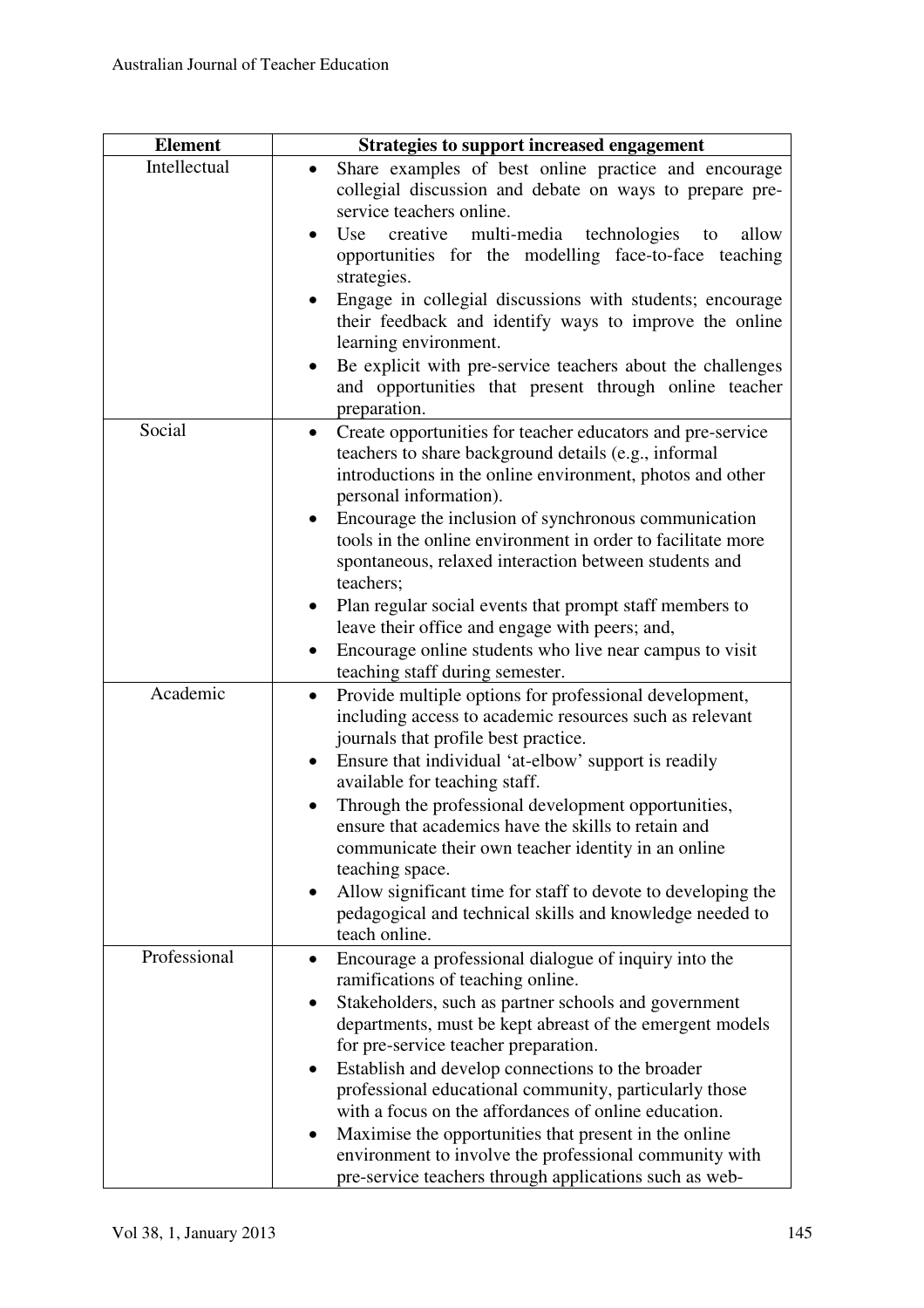|          | conferences                                                                                                                                                                                                                                                                                                                                                                                                                                                                                                                                 |
|----------|---------------------------------------------------------------------------------------------------------------------------------------------------------------------------------------------------------------------------------------------------------------------------------------------------------------------------------------------------------------------------------------------------------------------------------------------------------------------------------------------------------------------------------------------|
| Personal | • Do not dismiss the fears and concerns of faculty.<br>Encourage those feelings to be made explicit in a safe<br>environment and identify ways to address them.<br>Recognise that the rewards of teaching online may look<br>$\bullet$<br>and feel different to the face-to-face equivalent, but exist<br>none-the-less.<br>Encourage academics to contribute actively to the<br>$\bullet$<br>scholarship of teaching and learning in the online<br>environment, celebrating its role in preparing the teachers<br>of the future classroom. |

**Table 1: Summary of Strategies to Support Increased Engagement for Teacher Educators Working in an Online Environment** 

This conceptual paper sets the stage for a more ambitious investigation into teacher educator engagement in an online environment. Future research should solicit the voices of teacher educators to better understand the issue of staff engagement and to determine if and how the recommendations across the five elements can be further developed to support teachers' transition to an online mode of delivery. The reciprocal relationship between staff and student engagement in an online forum is another area that we feel deserves attention. It would also be of interest to explore if and how whole university approaches to supporting the transition to online delivery can address some of the issues related to academic engagement. Future research is clearly warranted in such an exciting, complex and ever changing environment in tertiary education.

# **References**

- Adams, J., & DeFleur, M. (2005). The acceptability of a doctoral degree earned online as a credential for obtaining a faculty position. *American Journal of Distance Education, 19*(2), 71-85.
- Allen, I. E., & Seaman, J. (2008). *Staying the course: Online Education in the United States, 2008*. Needham, MA: Sloan Consortium (Sloan-C).
- Anderson, T. (2008). *The theory and practice of online learning* (2nd ed.). Edmonton: Athabasca University Press.
- Anderson, T., Rourke, L., Garrison, D. R., & Archer, W. (2001). Assessing teacher presence in a computer conferencing context. *Journal of Asynchronous Learning Networks, 5*(2), 1-17.
- Australian Bureau of Statistics. (2011). Higher education student statistics collection Retrieved January 20, 2012, from

http://www.abs.gov.au/AUSSTATS/abs@.nsf/Lookup/1136.0Main+Features3052009

- Barker, A. (2003). Faculty development for online teaching: Educational and technological issues. *The Journal of Continuing Education in Nursing, 34*(6), 273-278.
- Binn, F., & Munro, M. (2008). Why hasn't technology disrupted academics' teaching practices? *Computers & Education, 50*, 475-490.
- Bolliger, D., & Wasilik, O. (2009). Factors influencing faculty satisfaction with online teaching and learning in higher education. *Distance Education, 30*(1), 103-116.
- Bonk, C. J. (2009). *The world is open: How web technology is revolutionizing education*. San Fransisco, CA: Jossey-Bass.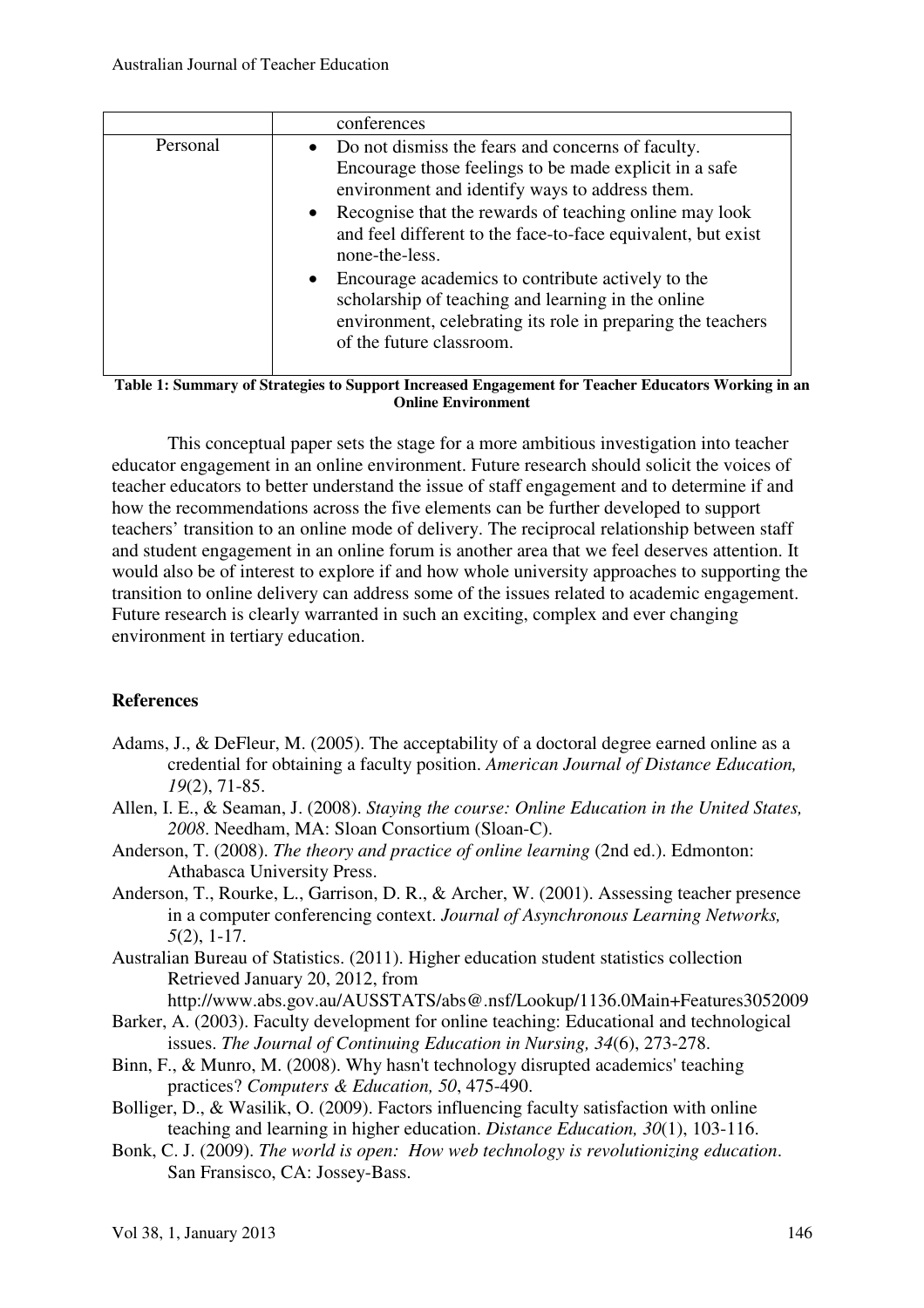- Chau, P. (2010). Online higher education commodity. *Journal of Computing in Higher Education, 22*(3), 177-191.
- Chiero, R., & Beare, P. (2010). An evaluation of online versus campus-based teacher preparation programs. *MERLOT Journal of Online Learning and Teaching, 6*(4), 780- 790.
- Colpaert, J. (2006). Pedagogy-driven design for online language teaching and learning *CALICO Journal, 23*(3), 477-497.
- Dell, C., Hobbs, S., & Miller, K. (2008). Effective online teacher preparation: Lessons learned. *Journal of Online Learning and Teaching, 4*(4), 602-610.
- Donnelly, R. (2009). Harmonizing technology with interaction in blended problem-based learning. *Computers & Education, 54*(350-359).
- Author 2 & Author 1. (2013). Teacher educators' readiness, preparation and perceptions of preparing pre-service teachers in a fully online environment: An exploratory study. *Teacher Educator*.
- Duncan, K., Kenworthy, A., & McNamara, R. (2012). The effect of synchronous and asychronous participation on students' performance in online accounting courses. *Accounting Education: An International Journal*. doi: 10.1080/09639284.2012.673387
- Fish, W., & Gill, P. (2009). Perceptions of online instruction. *The Turkish Online Journal of Educational Technology, 8*(1).
- Gannon Cook, R., Ley, K., Crawford, C., & Warner, A. (2009). Motivators and inhibitors for University faculty in distance and e-learning. *British Journal of Educational Technology, 40*(1), 149-163.
- Garrison, D. R., & Cleveland-Innes, M. (2005). Facilitating cognitive presence in online learning: Interaction is not enough. *The American Journal of Distance Education, 19*(3), 133-148.
- Gayton, J. (2009). Analysing online education through the lens of instituational theory and practice: The need for research based and validated framework for planning, designing, delivering, and assessing online instruction. *Delta Pi Epilson Journal, 51*(2), 62-75.
- Georgina, D. A., & Olson, M. R. (2008). Integration of technology in higher education: A review of faculty self- perceptions. *Internet and Higher Education 11*, 1-8.
- Gysbers, V., Johnston, J., Hancock, D., & Denyer, G. (2011). Why do students still bother coming to lectures, when everything is available online? *International Journal of Innovation in Science and Mathematics Education, 19*(2), 20-36.
- HEFCE. (2011). Collaborate to compete: Seizing the opportunity of online learning for UK higher education. Report to the Higher Education Funding Council for England (HEFCE) by the Online Learning Task Force Retrieved January 21, 2012, from http://www.hefce.ac.uk/pubs/year/2011/201101/
- Heirdsfield, A., Davis, J., Lennox, S., Walker, S., & Zhang, W. (2007). Online learning environments: What early childhood teacher education students say. *Journal of Early Childhood Teacher Education, 28*(2), 115-126.
- Heirdsfield, A., Walker, S., Tambyah, M., & Beutel, D. (2011). Blackboard as an online learning environment: What do teacher education students and staff think? *Australian Journal of Teacher Education, 36*(7), 1-16.
- Herrington, J., Reeves, T., & Oliver, R. (2010). *A guide to authentic e-learning*. New York: Routledge.
- Herrington, T., & Herrington, J. (2006). *Authentic learning environments in higher education*. London, UK: Information Sciences Publishing.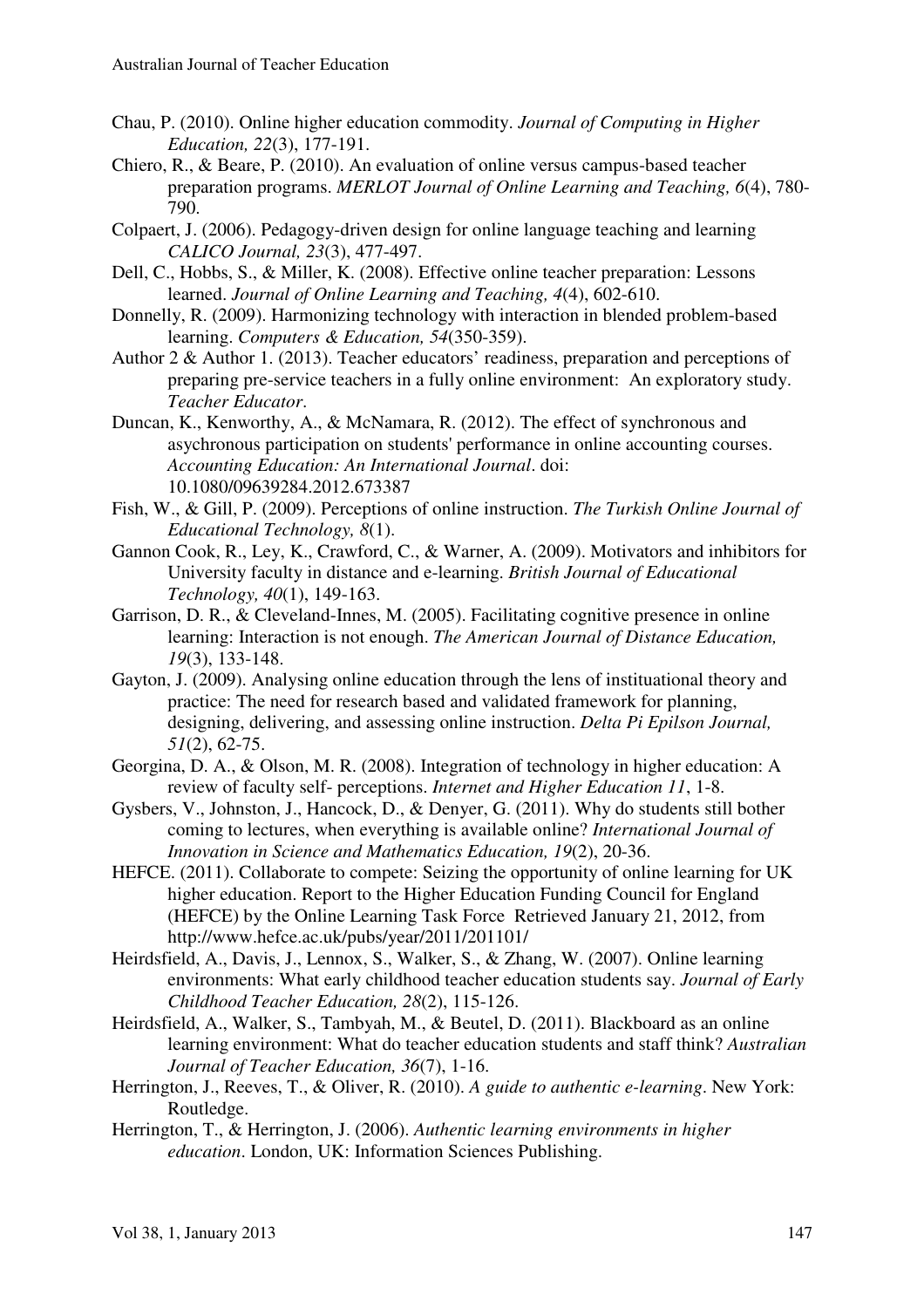- Huss, J. (2007). Attitudes of middle grade principals toward online teacher preparation programs in middle grades education: Are administrators pushing 'delete'? . *Research in Middle Level Education, 30*(7), 1-12.
- IBSWorld. (2011). Online education in Australia: Market research report Retrieved January 21, 2012, from http://www.ibisworld.com.au/industry/default.aspx?indid=1907
- Im, Y., & Lee, O. (2003-2004). Pedagogical implications of online discussion for preservice teacher training. *Journal of Research on Technology in Education, 36*(2).
- Kehrwald, B. (2008). Understanding social presence in text-based online learning environments. *Distance Education, 29*(1), 89-106.
- Kozminsky, L. (2011). *Teachers' life-cycle from itinitial teacher education to experienced professional*, University of Latvia, Riga. .
- Krause, K. (2005). Understanding and promoting student engagement in university learning communities. Retrieved from

http://www.cshe.unimelb.edu.au/resources\_teach/teaching\_in\_practice/.

- Lehman, R. M., & Conceicao, S. C. O. (2010). *Creating a sense of presence in online teaching: How to "be there" for distance learners*. San Francisco: Jossey-Bass.
- Loughran, J. (2006). *Developing a pedagogy of teacher education: Understanding teaching and learning about teaching*. London: Routledge.
- Lovat, T. J. (2010). Synergies and balance between values education and quality teaching. *Educational Philosophy and Theory, 42*(4), 489-499.
- Mandernach, B. J., Gonzales, R. M., & Garrett, A. L. . (2006). An examination of online instructor presence via threaded discussion participation. *MERLOT Journal of Online Learning and Teaching, 2*(4), 248-260.
- McLoughlin, C. (2011). Leading pedagogical change with innovative web tools and social media. *International Journal of Adult Vocational Education and Technology, 2*(1), 13-22.
- McLoughlin, C., & Lee, M. (2010). Personalised and self regulated learning in the Web 2.0 era: International exemplars of innovative pedagogy using social software. *Australasian Journal of Educational Technology, 26*(1), 28-43.
- McQuiggan, C. (2007). The role of faculty development in online teaching's potential to question teaching beliefs and assumptions. *Online Journal of Distance Learning Administration, 10*(3).
- Mills, S., Yanes, M., & Casebeer, C. (2009). Perceptions of distance learning among faculty of a college of education. *Journal of Online Learning and Teaching, 5*(1), 19-28.
- Murdock, J., & Williams, A. (2010). Creating an online learning community: Is it possible? *Innovative Higher Education, 36*.
- Northcote, M. (2010). Lighting up and transforming online courses: Letting the teacher's personality shine. In M. J. K. C. H. Steel, P. Gerbic & S. Housego (Ed.), *Curriculum, technology & transformation for an unknown future. Proceedings ASCILITE Sydney 2010* (pp. 694-698). Sydney: ASCILITE (Australasian Society for Computers in Learning in Tertiary Education).
- Olson, S., & Werhan, C. (2005). Teacher preparation vai online learning: A growing alternative for many. *The Journal of the Association of Teacher Educators, 27*(3), 76- 84.
- Paulus, T., Myers, C., Mixer, S., Wyatt, T., Lee, D., & Lee, J. (2010). For faculty, by faculty: A case study of learning to teach online. *International Journal of Nursing Education Scholarship, 7*(1), 1-17.
- Pederson, S., & Liu, M. (2003). Teachers' beliefs about issues in the implementation of a student-centred learning environment. *Educational Technology Research & Development, 51*(2), 57-76.